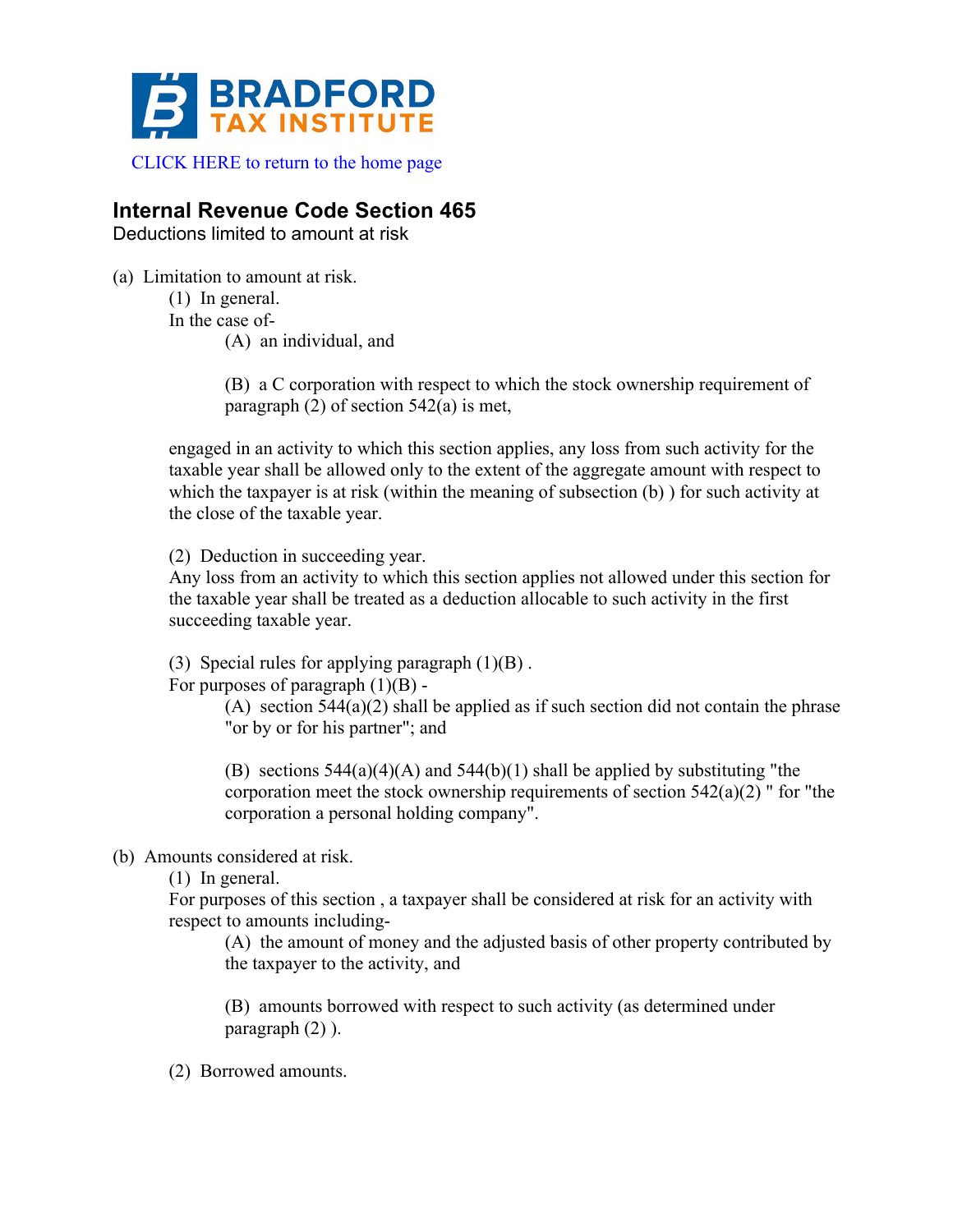For purposes of this section , a taxpayer shall be considered at risk with respect to amounts borrowed for use in an activity to the extent that he-

(A) is personally liable for the repayment of such amounts, or

(B) has pledged property, other than property used in such activity, as security for such borrowed amount (to the extent of the net fair market value of the taxpayer's interest in such property).

No property shall be taken into account as security if such property is directly or indirectly financed by indebtedness which is secured by property described in paragraph  $(1)$ .

(3) Certain borrowed amounts excluded.

(A) In general. Except to the extent provided in regulations, for purposes of paragraph (1)(B) , amounts borrowed shall not be considered to be at risk with respect to an activity if such amounts are borrowed from any person who has an interest in such activity or from a related person to a person (other than the taxpayer) having such an interest.

## (B) Exceptions.

(i) Interest as creditor. Subparagraph (A) shall not apply to an interest as a creditor in the activity.

(ii) Interest as shareholder with respect to amounts borrowed by corporation. In the case of amounts borrowed by a corporation from a shareholder, subparagraph (A) shall not apply to an interest as a shareholder.

(C) Related person. For purposes of this subsection , a person (hereinafter in this paragraph referred to as the "related person") is related to any person if-

(i) the related person bears a relationship to such person specified in section  $267(b)$  or section  $707(b)(1)$ , or

(ii) the related person and such person are engaged in trades or business under common control (within the meaning of subsections (a) and (b) of section 52 ).

For purposes of clause (i), in applying section  $267(b)$  or  $707(b)(1)$ , "10 percent" shall be substituted for "50 percent".

## (4) Exception.

Notwithstanding any other provision of this section , a taxpayer shall not be considered at risk with respect to amounts protected against loss through nonrecourse financing, guarantees, stop loss agreements, or other similar arrangements.

(5) Amounts at risk in subsequent years.

If in any taxable year the taxpayer has a loss from an activity to which subsection (a) applies, the amount with respect to which a taxpayer is considered to be at risk (within the meaning of subsection (b) ) in subsequent taxable years with respect to that activity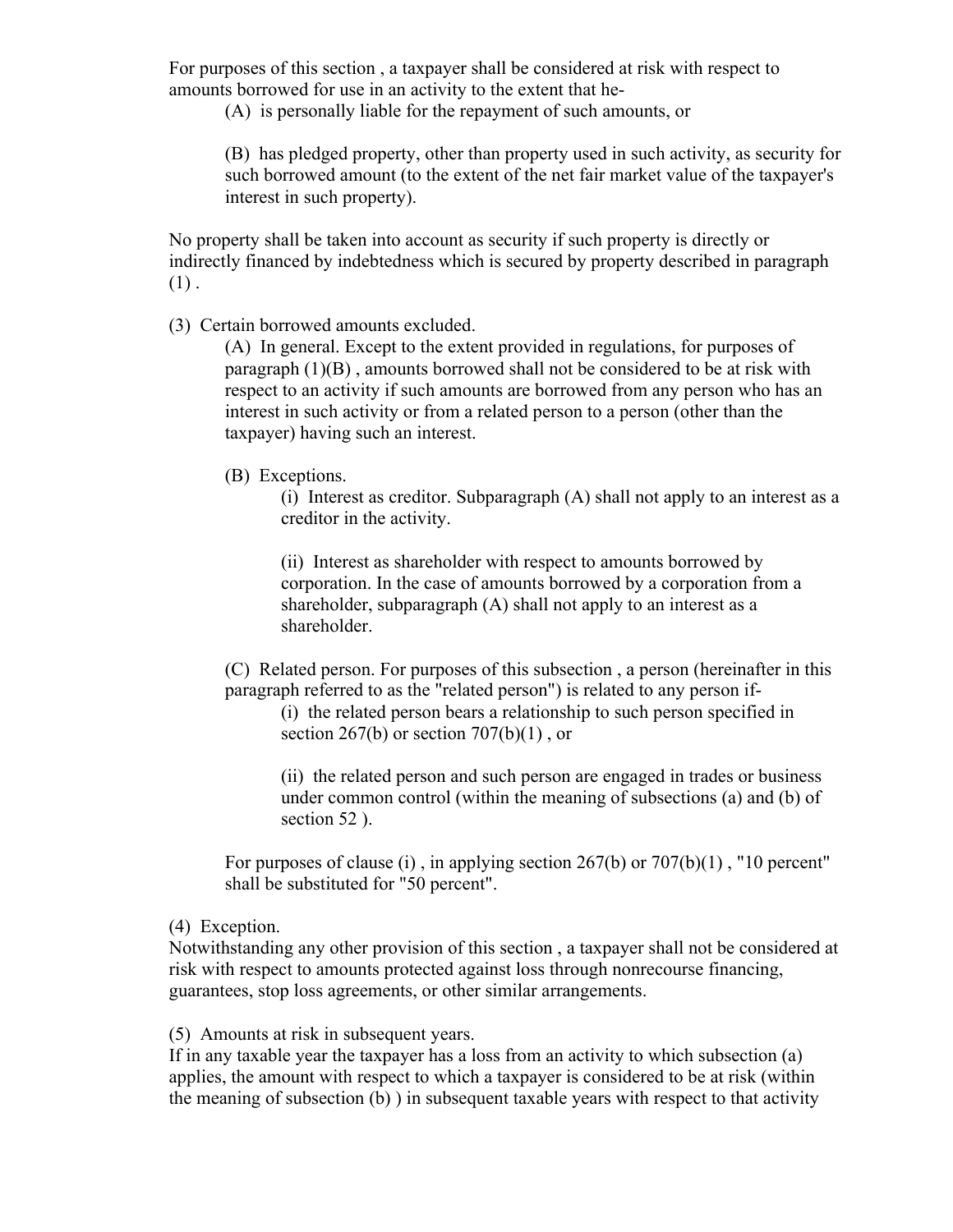shall be reduced by that portion of the loss which (after the application of subsection (a) ) is allowable as a deduction.

(6) Qualified nonrecourse financing treated as amount at risk.

For purposes of this section -

(A) In general. Notwithstanding any other provision of this subsection , in the case of an activity of holding real property, a taxpayer shall be considered at risk with respect to the taxpayer's share of any qualified nonrecourse financing which is secured by real property used in such activity.

(B) Qualified nonrecourse financing. For purposes of this paragraph , the term "qualified nonrecourse financing" means any financing-

(i) which is borrowed by the taxpayer with respect to the activity of holding real property,

(ii) which is borrowed by the taxpayer from a qualified person or represents a loan from any Federal, State, or local government or instrumentality thereof, or is guaranteed by any Federal, State, or local government,

(iii) except to the extent provided in regulations, with respect to which no person is personally liable for repayment, and

(iv) which is not convertible debt.

(C) Special rule for partnerships. In the case of a partnership, a partner's share of any qualified nonrecourse financing of such partnership shall be determined on the basis of the partner's share of liabilities of such partnership incurred in connection with such financing (within the meaning of section 752 ).

(D) Qualified person defined. For purposes of this paragraph -

(i) In general. The term "qualified person" has the meaning given such term by section  $49(a)(1)(D)(iv)$ .

(ii) Certain commercially reasonable financing from related persons. For purposes of clause (i), section  $49(a)(1)(D)(iv)$  shall be applied without regard to subclause (I) thereof (relating to financing from related persons) if the financing from the related person is commercially reasonable and on substantially the same terms as loans involving unrelated persons.

(E) Activity of holding real property. For purposes of this paragraph - (i) Incidental personal property and services. The activity of holding real property includes the holding of personal property and the providing of services which are incidental to making real property available as living accommodations.

(ii) Mineral property. The activity of holding real property shall not include the holding of mineral property.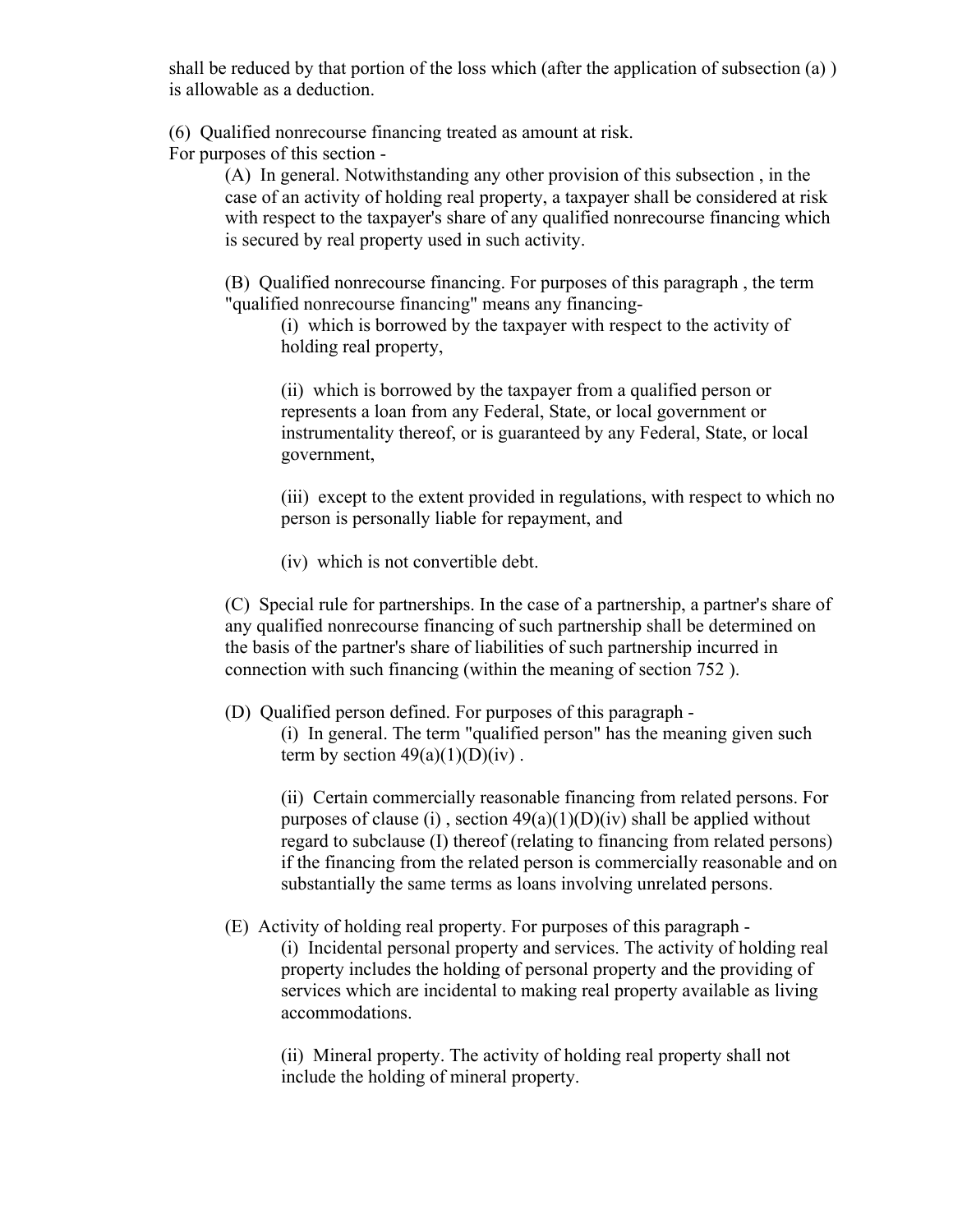(c) Activities to which section applies.

(1) Types of activities.

This section applies to any taxpayer engaged in the activity of-

(A) holding, producing, or distributing motion picture films or video tapes,

(B) farming (as defined in section 464(e) ),

(C) leasing any section 1245 property (as defined in section  $1245(a)(3)$ ),

(D) exploring for, or exploiting, oil and gas resources, or

(E) exploring for, or exploiting, geothermal deposits (as defined in section  $613(e)(2)$ .

as a trade or business or for the production of income.

(2) Separate activities.

For purposes of this section -

(A) In general. Except as provided in subparagraph (B) , a taxpayer's activity with respect to each-

- (i) film or video tape,
- (ii) section 1245 property which is leased or held for leasing,
- (iii) farm,
- (iv) oil and gas property (as defined under section 614 ), or
- (v) geothermal property (as defined under section 614 ),

shall be treated as a separate activity.

(B) Aggregation rules.

(i) Special rule for leases of section 1245 property by partnerships or S corporations. In the case of any partnership or S corporation, all activities with respect to section 1245 properties which-

(I) are leased or held for lease, and

(II) are placed in service in any taxable year of the partnership or S corporation,

shall be treated as a single activity.

- (ii) Other aggregation rules. Rules similar to the rules of subparagraphs
- (B) and (C) of paragraph (3) shall apply for purposes of this paragraph .
- (3) Extension to other activities.

(A) In general. This section also applies to each activity-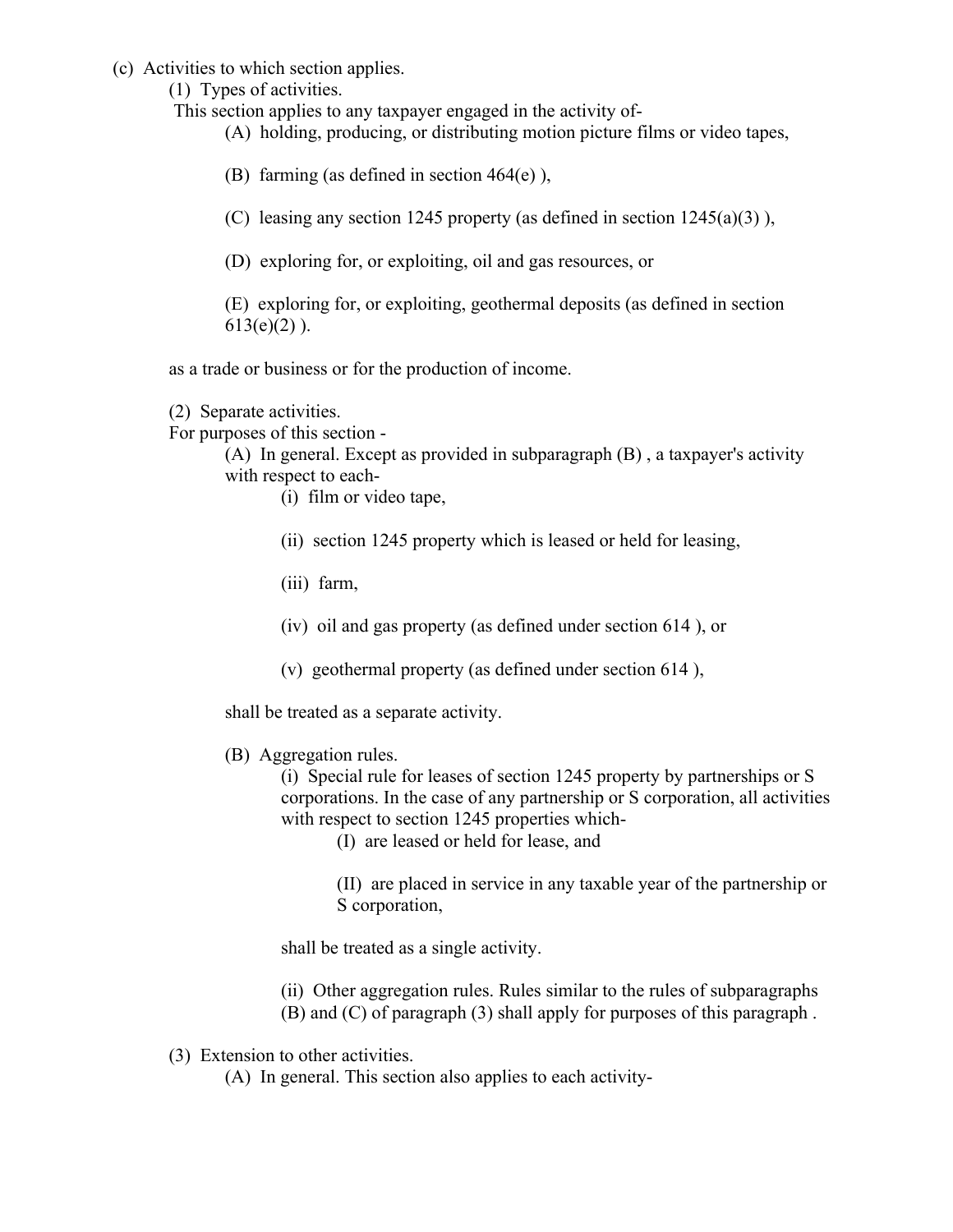(i) engaged in by the taxpayer in carrying on a trade or business or for the production of income, and

(ii) which is not described in paragraph (1) .

(B) Aggregation of activities where taxpayer actively participates in management of trade or business. Except as provided in subparagraph (C) , for purposes of this section , activities described in subparagraph (A) which constitute a trade or business shall be treated as one activity if-

(i) the taxpayer actively participates in the management of such trade or business, or

(ii) such trade or business is carried on by a partnership or an S corporation and 65 percent or more of the losses for the taxable year is allocable to persons who actively participate in the management of the trade or business.

(C) Aggregation or separation of activities under regulations. The Secretary shall prescribe regulations under which activities described in subparagraph (A) shall be aggregated or treated as separate activities.

(D) Application of subsection (b)(3) . In the case of an activity described in subparagraph  $(A)$ , subsection  $(b)(3)$  shall apply only to the extent provided in regulations prescribed by the Secretary.

(4) Exclusion for certain equipment leasing by closely-held corporations.

(A) In general. In the case of a corporation described in subsection  $(a)(1)(B)$ actively engaged in equipment leasing-

(i) the activity of equipment leasing shall be treated as a separate activity, and

(ii) subsection (a) shall not apply to losses from such activity.

(B) 50-percent gross receipts test. For purposes of subparagraph (A) , a corporation shall not be considered to be actively engaged in equipment leasing unless 50 percent or more of the gross receipts of the corporation for the taxable year is attributable, under regulations prescribed by the Secretary, to equipment leasing.

(C) Component members of controlled group treated as a single corporation. For purposes of subparagraph (A) , the component members of a controlled group of corporations shall be treated as a single corporation.

(5) Waiver of controlled group rule where there is substantial leasing activity.

(A) In general. In the case of the component members of a qualified leasing group, paragraph (4) shall be applied-

(i) by substituting "80 percent" for "50 percent" in subparagraph (B) thereof, and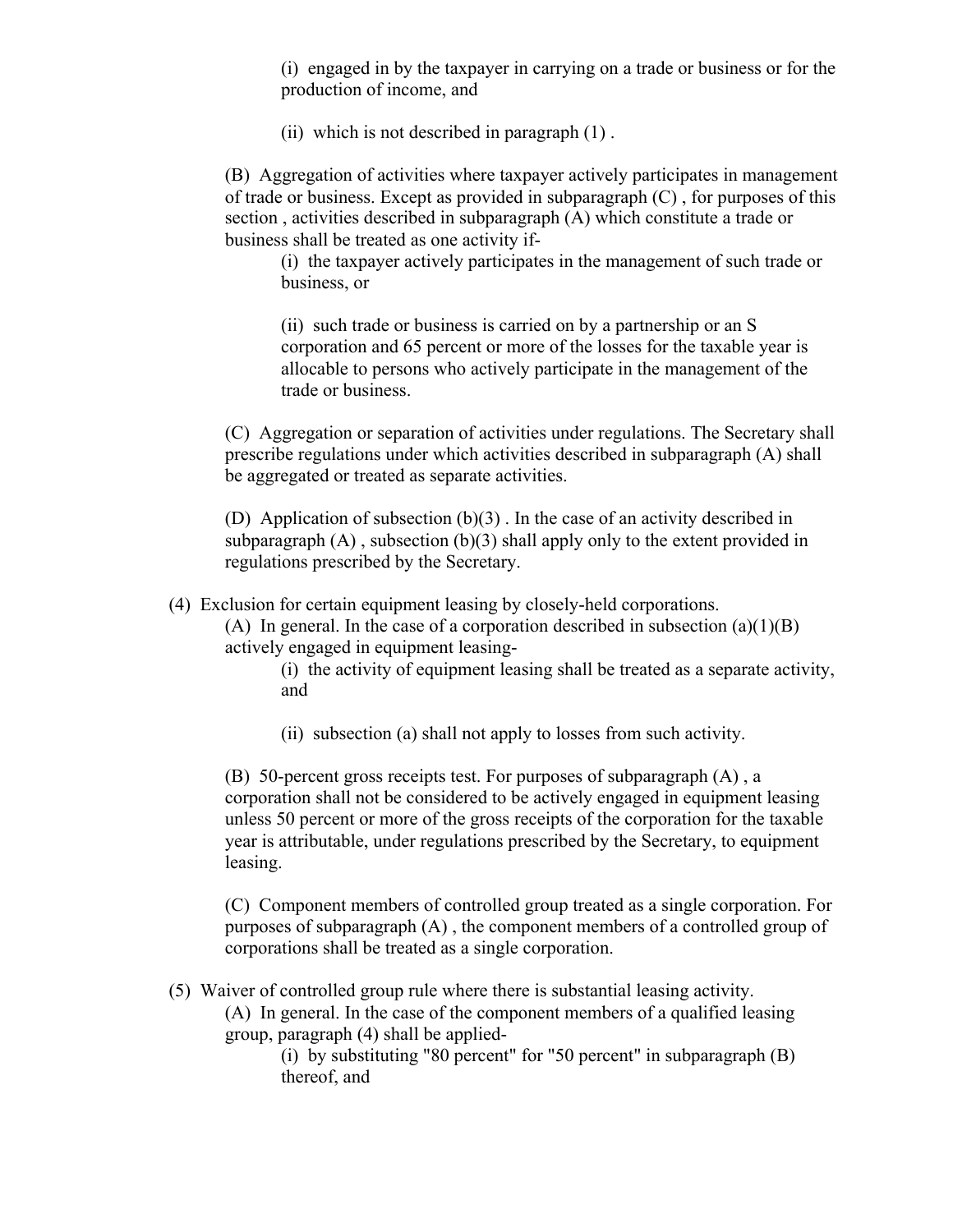(ii) as if paragraph  $(4)$  did not include subparagraph  $(C)$  thereof.

(B) Qualified leasing group. For purposes of this paragraph , the term "qualified leasing group" means a controlled group of corporations which, for the taxable year and each of the 2 immediately preceding taxable years, satisfied each of the following 3 requirements:

(i) At least 3 employees. During the entire year, the group had at least 3 full-time employees substantially all of the services of whom were services directly related to the equipment leasing activity of the qualified leasing members.

(ii) At least 5 separate leasing transactions. During the year, the qualified leasing members in the aggregate entered into at least 5 separate equipment leasing transactions.

(iii) At least \$1,000,000 equipment leasing receipts. During the year, the qualified leasing members in the aggregate had at least \$1,000,000 in gross receipts from equipment leasing.

The term "qualified leasing group" does not include any controlled group of corporations to which, without regard to this paragraph , paragraph (4) applies.

(C) Qualified leasing member. For purposes of this paragraph , a corporation shall be treated as a qualified leasing member for the taxable year only if for each of the taxable years referred to in subparagraph (B) -

(i) it is a component member of the controlled group of corporations, and

(ii) it meets the requirements of paragraph  $(4)(B)$  (as modified by subparagraph  $(A)(i)$  of this paragraph ).

## (6) Definitions relating to paragraphs (4) and (5) .

For purposes of paragraphs (4) and (5) -

(A) Equipment leasing. The term "equipment leasing" means-

- (i) the leasing of equipment which is section 1245 property, and
- (ii) the purchasing, servicing, and selling of such equipment.

(B) Leasing of master sound recordings, etc., excluded. The term "equipment leasing" does not include the leasing of master sound recordings, and other similar contractual arrangements with respect to tangible or intangible assets associated with literary, artistic, or musical properties.

(C) Controlled group of corporations; component member. The terms "controlled group of corporations" and "component member" have the same meanings as when used in section 1563 . The determination of the taxable years taken into account with respect to any controlled group of corporations shall be made in a manner consistent with the manner set forth in section 1563.

(7) Exclusion of active businesses of qualified C corporations.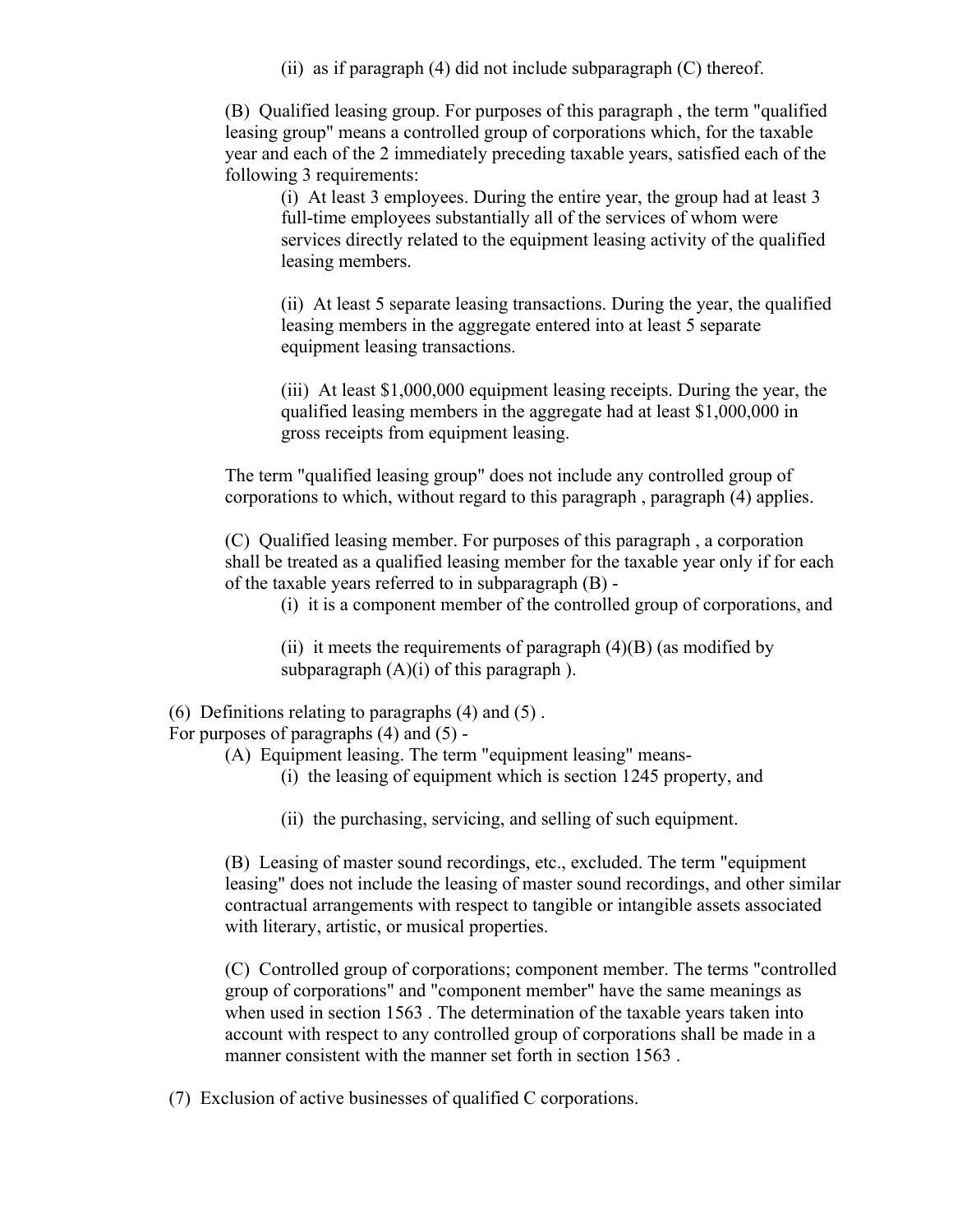- (A) In general. In the case of a taxpayer which is a qualified C corporation-
	- (i) each qualifying business carried on by such taxpayer shall be treated as a separate activity, and

(ii) subsection (a) shall not apply to losses from such business.

(B) Qualified C corporation. For purposes of subparagraph (A) , the term "qualified C corporation" means any corporation described in subparagraph (B) of subsection  $(a)(1)$  which is not-

(i) a personal holding company (as defined in section 542(a) ), or

(ii) a personal service corporation (as defined in section 269A(b) but determined by substituting "5 percent" for "10 percent" in section  $269A(b)(2)$ ).

(C) Qualifying business. For purposes of this paragraph , the term "qualifying business" means any active business if-

(i) during the entire 12-month period ending on the last day of the taxable year, such corporation had at least 1 full-time employee substantially all the services of whom were in the active management of such business,

(ii) during the entire 12-month period ending on the last day of the taxable year, such corporation had at least 3 full-time, nonowner employees substantially all of the services of whom were services directly related to such business,

(iii) the amount of the deductions attributable to such business which are allowable to the taxpayer solely by reason of sections 162 and 404 for the taxable year exceeds 15 percent of the gross income from such business for such year, and

(iv) such business is not an excluded business.

(D) Special rules for application of subparagraph (C) .

(i) Partnerships in which taxpayer is a qualified corporate partner. In the case of an active business of a partnership, if-

> (I) the taxpayer is a qualified corporate partner in the partnership, and

(II) during the entire 12-month period ending on the last day of the partnership's taxable year, there was at least 1 full-time employee of the partnership (or of a qualified corporate partner) substantially all the services of whom were in the active management of such business,

then the taxpayer's proportionate share (determined on the basis of its profits interest) of the activities of the partnership in such business shall be treated as activities of the taxpayer (and clause (i) of subparagraph (C)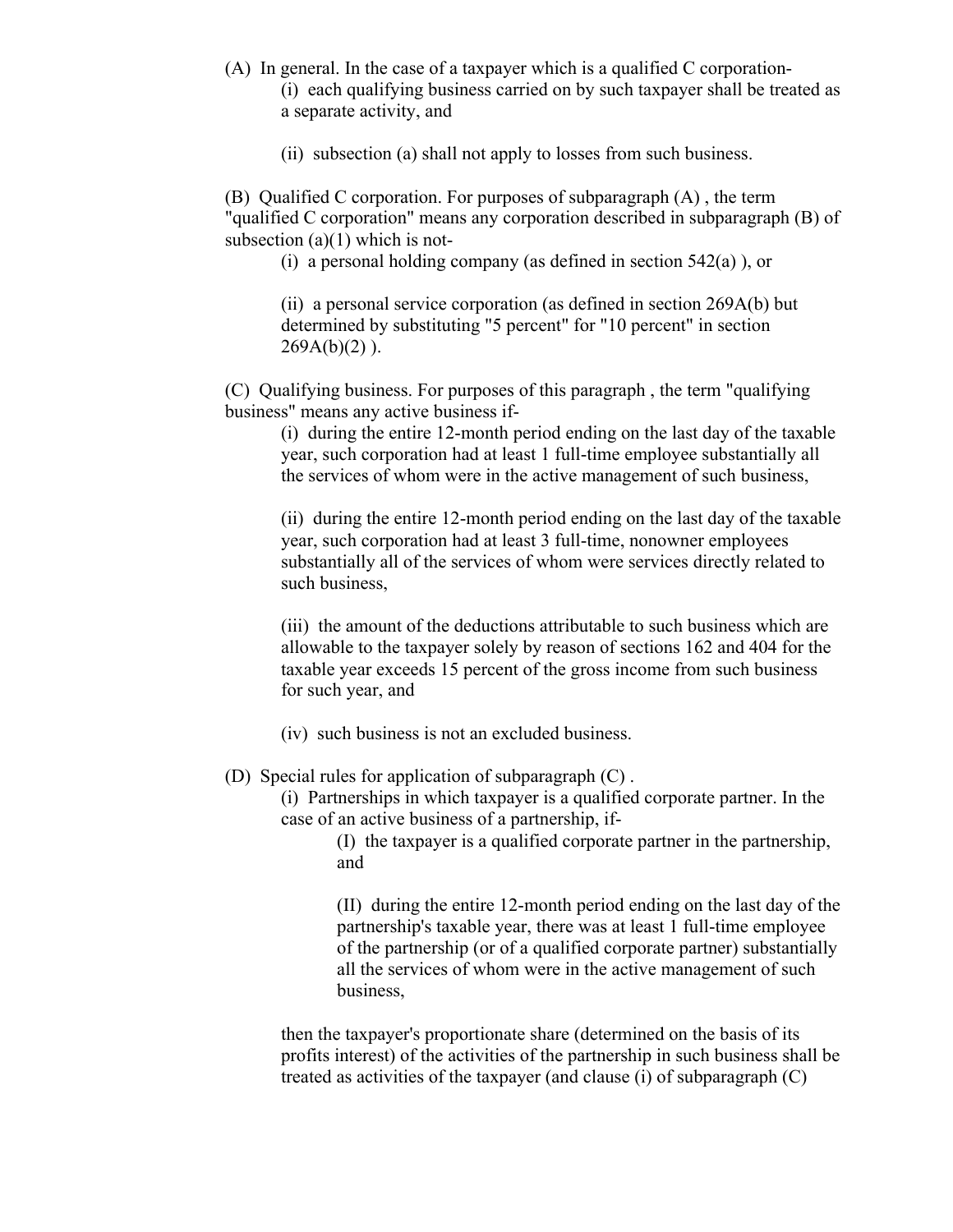shall not apply in determining whether such business is a qualifying business of the taxpayer).

(ii) Qualified corporate partner. For purposes of clause (i) , the term "qualified corporate partner" means any corporation if-

(I) such corporation is a general partner in the partnership,

(II) such corporation has an interest of 10 percent or more in the profits and losses of the partnership, and

(III) such corporation has contributed property to the partnership in an amount not less than the lesser of \$500,000 or 10 percent of the net worth of the corporation.

For purposes of subclause (III) , any contribution of property other than money shall be taken into account at its fair market value.

(iii) Deduction for owner employee compensation not taken into account. For purposes of clause (iii) of subparagraph  $(C)$ , there shall not be taken into account any deduction in respect of compensation for personal services rendered by any employee (other than a non-owner employee) of the taxpayer or any member of such employee's family (within the meaning of section  $318(a)(1)$ ).

(iv) Special rule for banks. For purposes of clause (iii) of subparagraph (C) , in the case of a bank (as defined in section 581 ) or a financial institution to which section 591 applies-

> (I) gross income shall be determined without regard to the exclusion of interest from gross income under section 103 , and

(II) in addition to the deductions described in such clause, there shall also be taken into account the amount of the deductions which are allowable for amounts paid or credited to the accounts of depositors or holders of accounts as dividends or interest on their deposits or withdrawable accounts under section 163 or 591 .

(v) Special rule for life insurance companies.

(I) In general. Clause (iii) of subparagraph (C) shall not apply to any insurance business of a qualified life insurance company.

(II) Insurance business. For purposes of subclause (I) , the term "insurance business" means any business which is not a noninsurance business (within the meaning of section  $453B(e)(3)$ ).

(III) Qualified life insurance company. For purposes of subclause (I) , the term "qualified life insurance company" means any company which would be a life insurance company as defined in section 816 if unearned premiums were not taken into account under subsections (a)(2) and (c)(2) of section 816.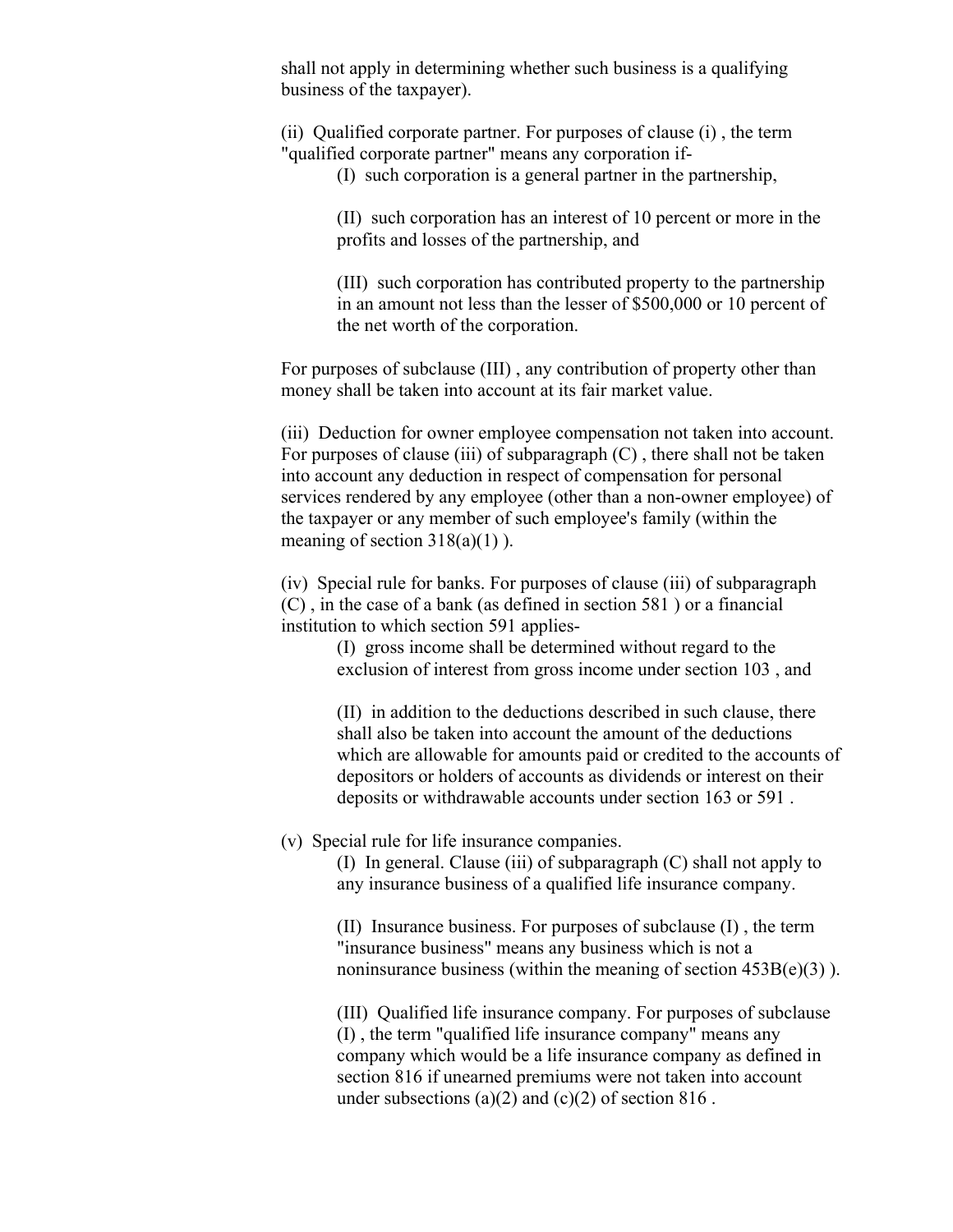(E) Definitions. For purposes of this paragraph -

(i) Non-owner employee. The term "non-owner employee" means any employee who does not own, at any time during the taxable year, more than 5 percent in value of the outstanding stock of the taxpayer. For purposes of the preceding sentence, section 318 shall apply, except that "5 percent" shall be substituted for "50 percent" in section  $318(a)(2)(C)$ .

(ii) Excluded business. The term "excluded business" means- (I) equipment leasing (as defined in paragraph (6) ), and

> (II) any business involving the use, exploitation, sale, lease, or other disposition of master sound recordings, motion picture films, video tapes, or tangible or intangible assets associated with literary, artistic, musical, or similar properties.

(iii) Special rules relating to communications industry, etc.

(I) Business not excluded where taxpayer not completely at risk. A business involving the use, exploitation, sale, lease, or other disposition of property described in subclause (II) of clause (ii) shall not constitute an excluded business by reason of such subclause if the taxpayer is at risk with respect to all amounts paid or incurred (or chargeable to capital account) in such business.

(II) Certain licensed businesses not excluded. For purposes of subclause (II) of clause (ii) , the provision of radio, television, cable television, or similar services pursuant to a license or franchise granted by the Federal Communications Commission or any other Federal, State, or local authority shall not constitute an excluded business by reason of such subclause.

(F) Affiliated group treated as 1 taxpayer. For purposes of this paragraph -

(i) In general. Except as provided in subparagraph  $(G)$ , the component members of an affiliated group of corporations shall be treated as a single taxpayer.

(ii) Affiliated group of corporations. The term "affiliated group of corporations" means an affiliated group (as defined in section 1504(a) ) which files or is required to file consolidated income tax returns.

(iii) Component member. The term "component member" means an includible corporation (as defined in section 1504 ) which is a member of the affiliated group.

(G) Loss of 1 member of affiliated group may not offset income of personal holding company or personal service corporation. Nothing in this paragraph shall permit any loss of a member of an affiliated group to be used as an offset against the income of any other member of such group which is a personal holding company (as defined in section 542(a) ) or a personal service corporation (as defined in section 269A(b) but determined by substituting "5 percent" for "10 percent" in section 269A(b)(2) ).